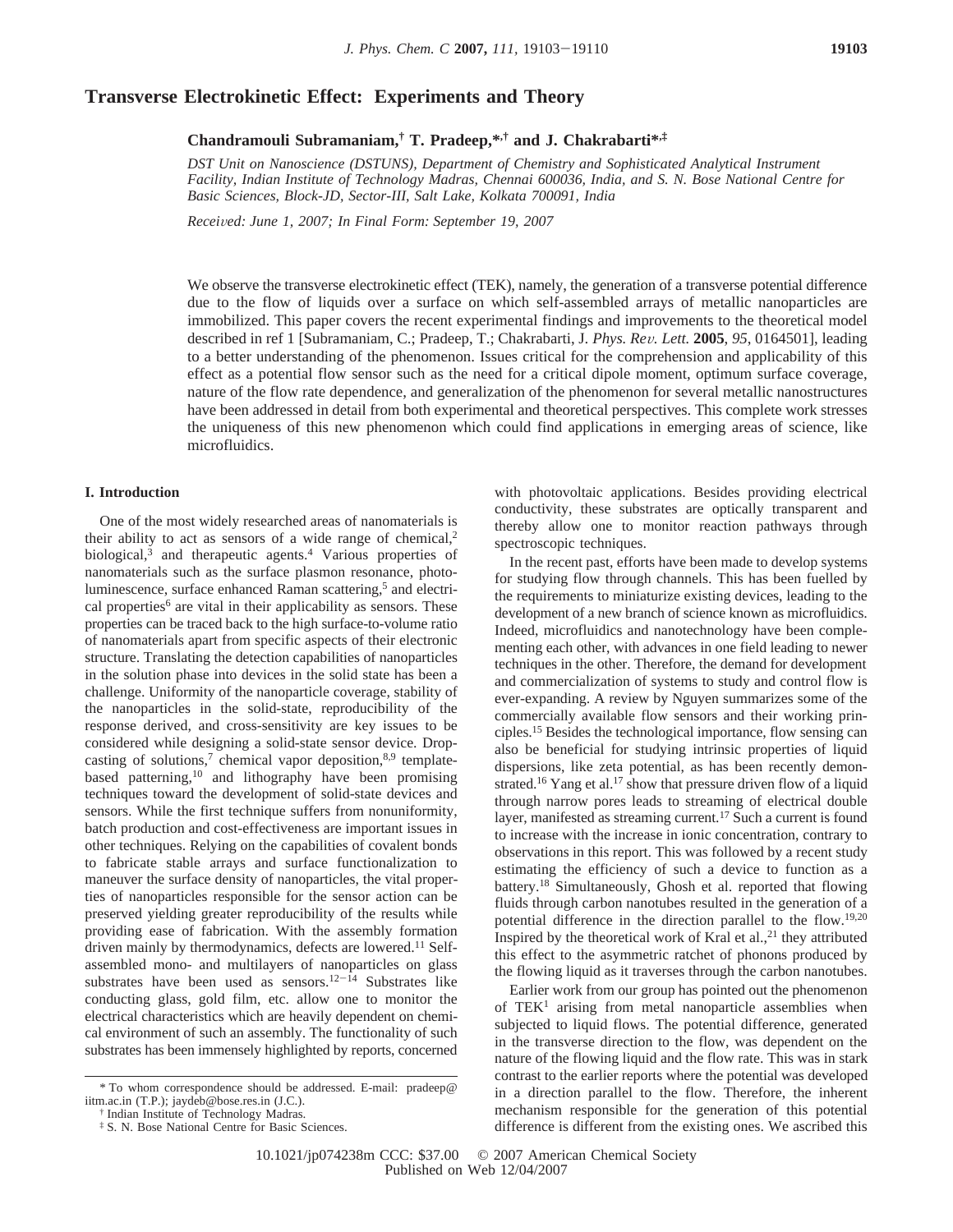

Figure 1. Schematic representation of the multilayer fabrication. The steps of dipping in the nanoparticle dispersion and HDT solution were repeated to obtain the desired surface coverage.

effect as being due to the Coulomb interaction of the dipoles present in the flowing liquid, with the charges present on the surface of metallic nanoparticles. In brief, the Coulomb collisions lead to ejection of the surface charges, leaving the nanoparticles charged. The ejected charges undergo motion due to the coupled effects of the streaming fluid and the electrostatic interaction due to the charged nanoparticles. The generation of the TEK depends crucially on these two competing factors. Fluidic field effect transistors involving the application of a transverse bias to manipulate the flow through microchannels have been envisaged.<sup>22</sup> Such maneuverability and flexibility are deemed to be critical in a microfluidic environment for the control of the flow of the analytes and their subsequent reactions. The TEK may have far-reaching consequences in the development and commercialization of such devices where the microfluidic flow generated the required transverse bias.

In the present work, we have done more elaborate measurements on a variety of nanoparticle systems such as gold nanoparticles (AuNPs), gold nanorods (AuNRs), and silver nanoparticles (AgNPs). The dependence of TEK on various parameters of the analyte liquid has been studied in great detail. These experiments have established certain important aspects of this phenomenon like its sensitivity to the dipole moment of the analyte and surface coverage of nanoparticles. Further, the necessity of a critical dipole moment in order to observe the effect and the nonlinear dependence of the potential difference on the flow rate are conclusions that are of paramount importance to the fundamental understanding of the phenomenon and its practical applicability. TEK was not observed for gas flow, due to the low number density of dipoles which interact effectively with the surface charge. This is an important observation, which proves the uniqueness of this effect when compared to similar reports.17,19,20 We have presented an improved model with calculations involving the direct flux estimation on the substrate to account for the potential difference observed. A direct comparison between the experimental observations and theoretical predictions could be elucidated through such calculations. These newer aspects of the theoretical model along with their experimental support are discussed in this paper.

The plan of the paper is as follows. In section II, we describe the experimental methods including the sample preparation. The experimental results are detailed in section III. Section IV describes the theoretical model and the results to understand

the key features of the experimental observations. We conclude the paper in section V.

## **II. Experimental Methods**

The experimental methods have been broadly categorized in three parts: (1) preparation of nanoparticle coated substrates, (2) characterization of samples, and (3) electrical measurements.

**1. Preparation of Nanoparticle Coated Substrates.** A schematic diagram of the different steps involved in the fabrication of the nanoparticle self-assembled multilayers on conducting glass substrates is depicted in Figure 1. Briefly, it involves pretreatment of the substrate to make it hydrophilic followed by anchoring the desired nanoparticles. The following subsections detail the processes and the procedures followed.

*(A) Materials.* Preparation of AuNPs and AuNRs were done using a bottom-up approach with  $HAuCl<sub>4</sub>·3H<sub>2</sub>O$  as the precursor. HAuCl<sub>4</sub><sup>•</sup>3H<sub>2</sub>O, cetyltrimethylammonium bromide (CTAB), and ascorbic acid were purchased from CDH, India. AgNO<sub>3</sub>, 3-aminopropyltriethoxy silane (APTES), and 1,6 hexanedithiol (HDT) were from Sigma-Aldrich. Indium doped tin oxide (ITO) conducting glass substrate for immobilizing the nanoparticles was purchased from Nippon Sheet Glass Ltd and had a resistivity of 40  $\Omega$ /cm.

The analyte liquids, such as 2-propanol, acetone, acetonitrile, hexane, and toluene, were purchased from local sources and distilled prior to use. Triply distilled water was used throughout the experiments.

*(B) Synthesis of Au/Ag@Citrate Nanoparticles.* AuNPs with mean diameters of 15 nm were prepared by reduction with trisodium citrate under boiling conditions, following established procedures.<sup>23</sup> Briefly, 19 mL of an aqueous solution of 5  $\times$  $10^{-3}$  M of HAuCl<sub>4</sub> $\cdot$ 3H<sub>2</sub>O was heated to boiling followed by the addition of 1 mL of a  $0.5\%$  (w/w) aqueous solution of trisodium citrate. Boiling was continued till the first appearance of a wine red color, after which the solution was cooled with constant stirring. The final color of the solution was deep wine red. AgNPs nanoparticles having mean diameters 60 nm were also synthesized by a similar method, using  $AgNO<sub>3</sub>$  as the precursor.

*(C) Synthesis of AuNRs.* These were synthesized by a seedmediated method using 4 nm Au nanoparticles.<sup>24</sup> Growth of nanorods occurred due to the slow reduction of  $Au^{3+}$  by ascorbic acid in the presence of cetyltrimethylammonium bromide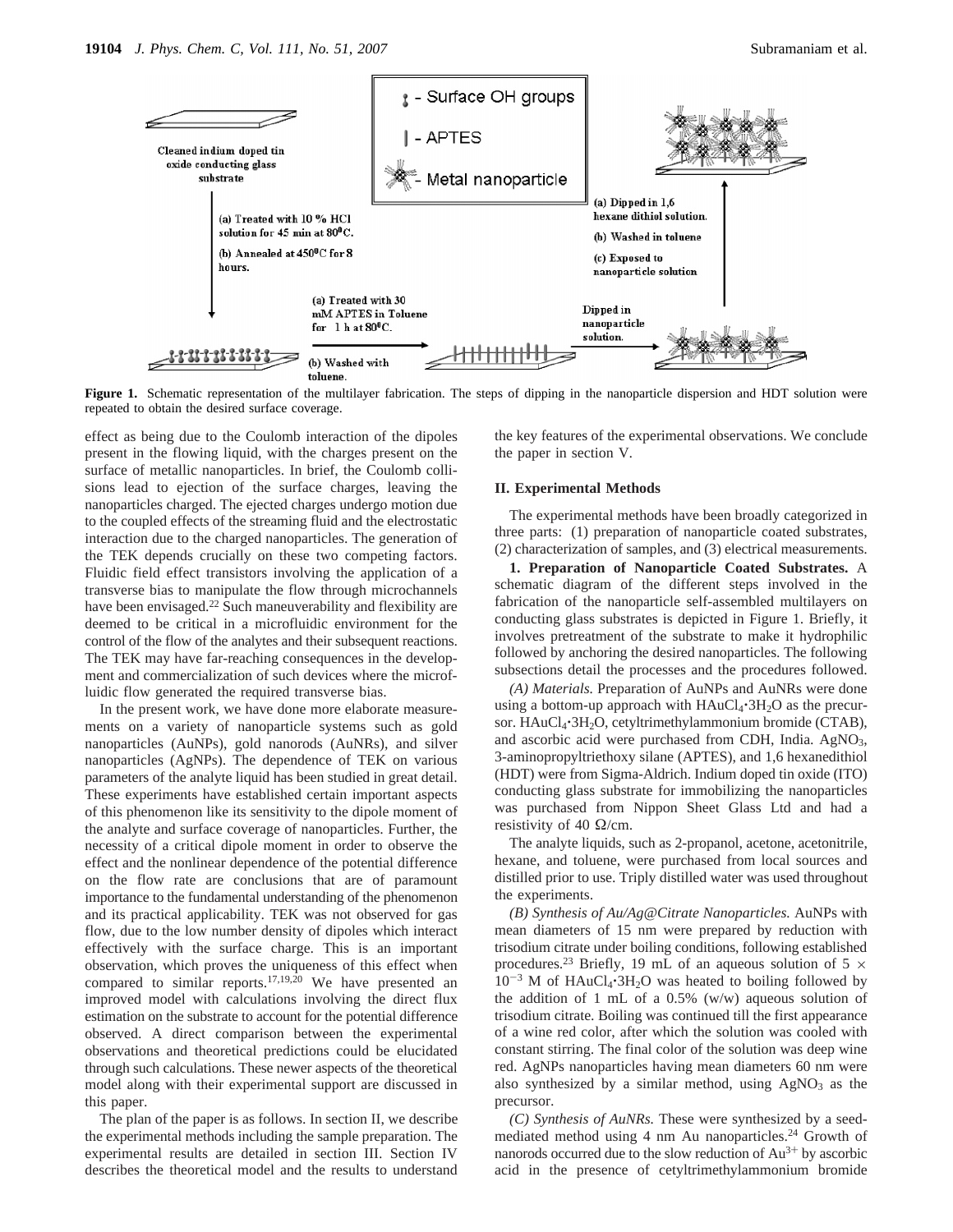

Figure 2. (A) UV-visible spectrum of Au dispersion (red trace) and its assembly on ITO substrate (black trace) and an assembly of AuNRs (green trace). The traces have been normalized to that of AuNPs dispersion. The inset of panel A shows the transmission electron micrograph of the nanoparticles, with the scale bar corresponding to 100 nm. Panels B-D are topographic AFM images of AuNPs, AgNPs, and AuNRs, assembled on ITO substrate, with their height profiles shown as corresponding insets. The images were recorded using contact mode AFM.

(CTAB) as the template. The nanorods synthesized by the above method had an aspect ratio of 2.8. A CTAB double layer stabilized the nanorods.

*(D) Cleaning the Substrate.* Indium doped tin oxide conducting glass substrates were cleaned with a mild detergent solution to remove greasy impurities. This was then thoroughly cleaned by repeated sonication in deionized water. The substrate, thus cleaned, was dipped in a freshly prepared piranha solution (3:1 ratio of  $H_2SO_4$ : $H_2O_2$ ) (caution : Piranha solution is a strong oxidizing agent and should be prepared and used with extreme care, avoiding its exposure to all organic reagents) for 1 min and then washed thoroughly with deionized water. Subsequently, the substrate was dipped in 10% (v/v) HCl for 45 min at 80 °C. This was then annealed in a furnace at 450 °C for 8 h.

*(E) Functionalization of the Substrate.* The clean substrate was dipped in a 30 mM solution of APTES in toluene for 1 h at 80 °C. APTES is known to get both chemisorbed and physisorbed on the substrate. Therefore, the surface thus treated was repeatedly cleaned with toluene to remove the physisorbed APTES. The chemisorbed APTES acts as an anchor to the nanomaterials. The substrate was then dried at room temperature and preserved in a desiccator until further use. The plates stored thus were found to be stable for a week.

*(F) Self-Assembly of Nanoparticles on a Functionalized Substrate.* The functionalized substrate was dipped in an asprepared dispersion of AuNPs/AgNPs/AuNRs to have the anchoring of the respective nanomaterials. The dipping time was varied from 20 min for AuNPs to 6 h for AuNRs. The substrate was then cleaned with water and exposed to the spacer molecule. This was done by dipping it in a 30 mM toluene

solution of HDT (spacer molecule) for 1 h. The spacer molecules are used to achieve control over the surface coverage of the nanomaterials. One thiol group of HDT covalently attaches to the nanoparticle/nanorods surface exposing the other thiol group for further attachment of nanoparticles/nanorods. Thus, the surface coverage of such multilayer arrays can be tuned to the desired extent. Cleaning the substrate in toluene was carried out to remove the unabsorbed impurities. Repeated dipping in gold nanoparticles/nanorods dispersion and HDT was done to obtain the desired surface coverage.

**2. Characterization of the Multilayer Assembly.** The formation of the nanoparticle assembly on the substrate was confirmed by UV-vis spectroscopy. UV-vis spectroscopy of the AuNPs dispersion, carried out using a Perkin-Elmer Lambda 25 UV-vis spectrometer, showed a plasmon resonance at 520 nm (Figure 2A). Similar measurement on the AuNPs immobilized substrate exhibited a surface plasmon resonance feature at 524 nm<sup>25</sup> along with a second feature at 720 nm. The latter peak, usually not observed in the solution state, is due to the plasmon coupling between the neighboring nanoparticles. Similar data for AgNPs and AuNRs are provided in the Supporting information (Figures S1 and S2). The nanoparticle assembly was found to be stable to all of the analytes reported here. This was confirmed by recording UV-vis spectra at every stage of the experiment and comparing it with the one recorded at the beginning of the experiment. The traces showed only minor shifts in the surface plasmon peak  $(5 \text{ nm})$  confirming the stability of the nanoparticle assembly to the analytes used. No change in intensity after the experiments suggested that the nanoparticle assembly was retained on the substrate.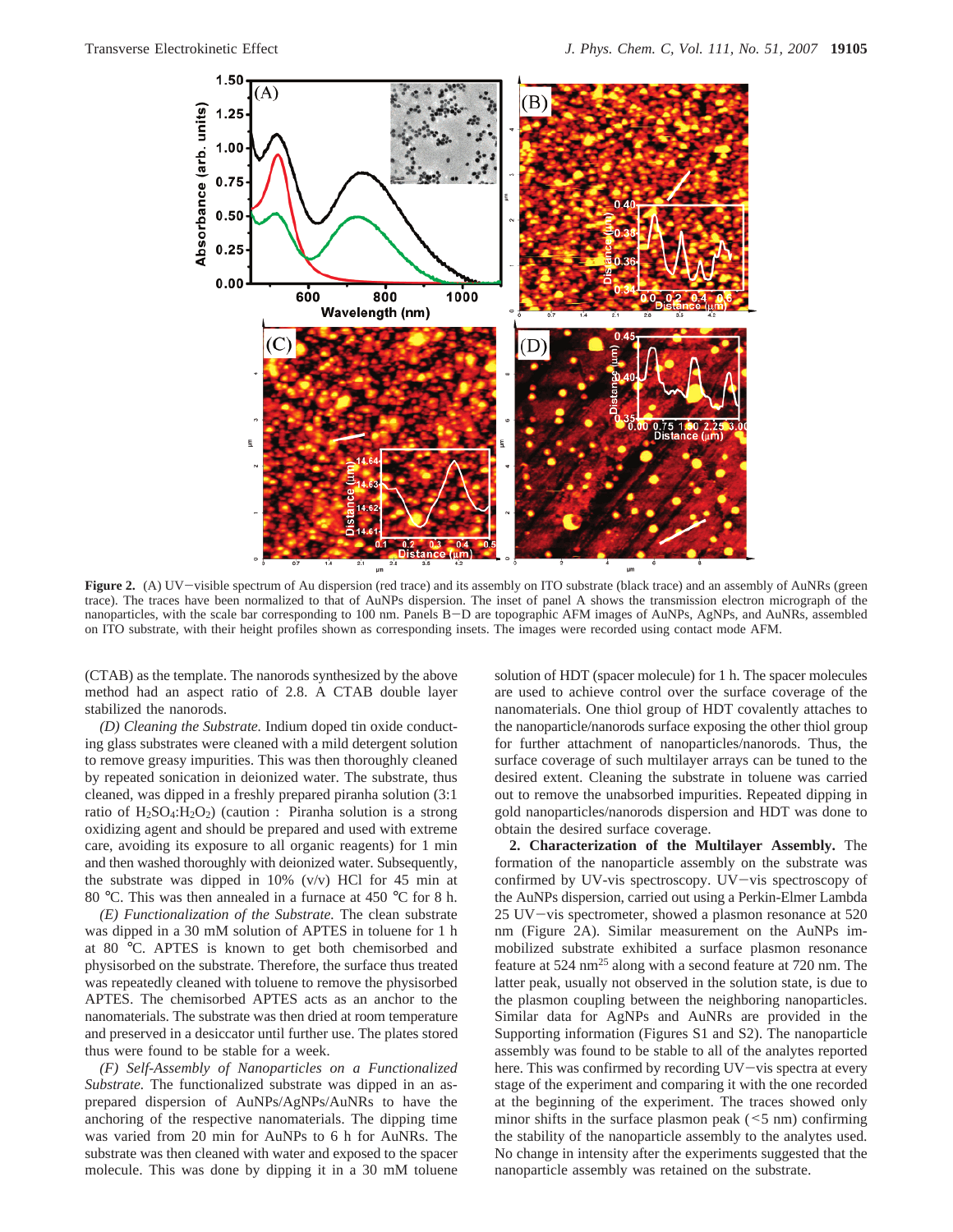Contact mode AFM was carried out for better characterization of the substrate using a WiTec GmbH confocal micro Raman setup equipped with a special objective for mounting a silicon cantilever. Topographic images of such an assembly also show the presence of individual particles of 15 nm diameter along with a small fraction of aggregates (Figure 2B). Figure 2B-D presents the contact mode AFM images of Au, Ag, and AuNR multilayer assemblies, respectively, on an ITO surface with their height profiles given as corresponding insets. The full width at half-maximum of these line scans are 17, 80, and 300 nm for panels B-D, respectively. These values are in good agreement with those elucidated from TEM and UV-vis absorption spectra for Au and Ag nanoparticles. The value in the case of AuNR exceeds that observed in TEM, possibly due to the longitudinal aggregation of AuNRs on the substrate. Transmission electron microscopy (JEOL 3010, operating at 300 kV) of the parent AuNPs showed isolated 15 nm particles shown in the inset of Figure 2A. Similar images were observed for silver nanoparticles also (Figures S1). As prepared AuNRs were also characterized by TEM (Figure S2). The rods were of 13 nm diameter and 36 nm length (average dimensions) which showed transverse and longitudinal plasmon resonances at 522 and 724 nm.

**3. Electrical Measurements.** An assembly thus fabricated was used to construct the sensor device. The device consists of two ITO substrates, one of which is functionalized with the nanoparticles. The two substrates were held with their conducting sides facing each other, separated by a narrow insulator (of thickness  $150-200 \ \mu m$ ) at the edges. This creates a channel through which any desired liquid could be passed. Electrical leads are taken from the conducting sides of both the plates and connected to a Keithley 2700 digital multimeter-data acquisition system. This is interfaced with a computer which enables automatic data acquisition and storage. The entire device was suspended inside a cylindrical glass column having a 22 mm inner diameter and 36 cm length. A peristaltic pump regulates the flow of the desired liquid from the bottom of the device to avoid air bubbles. A schematic of the experimental setup is shown in Figure 3.

A typical experiment starts with the flow of the desired liquid through the cylindrical column at a specified rate using the peristaltic pump. The potential difference generated between the two substrates, in a direction transverse to the flow, was measured by the Keithley 2700 data acquisition system. Shielded electrical leads from the conducting surfaces of the two substrates, constituting the device, are connected to the multimeter and interfaced to the computer to allow for automatic data acquisition (Figure 3). The electrical connections were externally shorted at periodic intervals, and the substrates were brought to ground potential. The release of the shorting causes the potential to increase and stabilize after the initial transient response. This sequence from one shorting to the next constitutes one cycle of the measurement, during which time the potential saturated. Several such cycles were measured for each variation in experimental parameter. This was done to ensure reproducibility of the observed results and also to estimate the error associated with the measurements. Each cycle consisted of a transient time (∼200 s) followed by a stabilization time (∼2000 s, this being an order of magnitude higher that the transient time scale). An enlarged portion of a single cycle has been given in the inset. The large transient time indicates slow processes involved in building the potential difference in the system. The transient time scale is not very sensitive to different experimental conditions. However, no deterioration in the magnitude of the stabilized response was observed even after 24 h of continuous



**Figure 3.** Schematic of the experimental setup (not to scale). The two ITO substrates are arranged with their conducting sides facing each other and separated by an insulating spacer. The nanoparticle coated substrate is connected to the negative terminal of the multimeter. The arrows represent the direction of flow, with the broken lines showing the electrical connections to Keithley 2700 digital data acquisition device.



Figure 4. Expanded view of (a) the response of the device containing AuNPs to a flow rate of  $500 \text{ cm}^3$ /h and (b) the potential generated in the streaming direction. The shorting time and stabilization times are indicated. Inset: Detailed dataset showing the rise and stabilization of the response after shorting. The response shown here corresponds to the plate whose UV-vis spectrum and AFM data are presented in Figure 2 and represents a unit of surface coverage.

operation of the device. Figure 4 illustrates two such cycles for a typical measurement. The stabilized potential difference *φ*, averaged over ten such cycles was taken as the instrument response for a given experimental condition. The standard deviation over the cycles indicates the error in the measurement of *φ*. The TEK, namely, *φ* of the order of several tens of millivolts was generated across the two substrates, transverse to the flow, when liquid flows through them.

The volume of liquid flowing per unit time is taken to be *V*, with the area of cross section of the cylindrical column housing the device to the *A*. The velocity of the liquid through the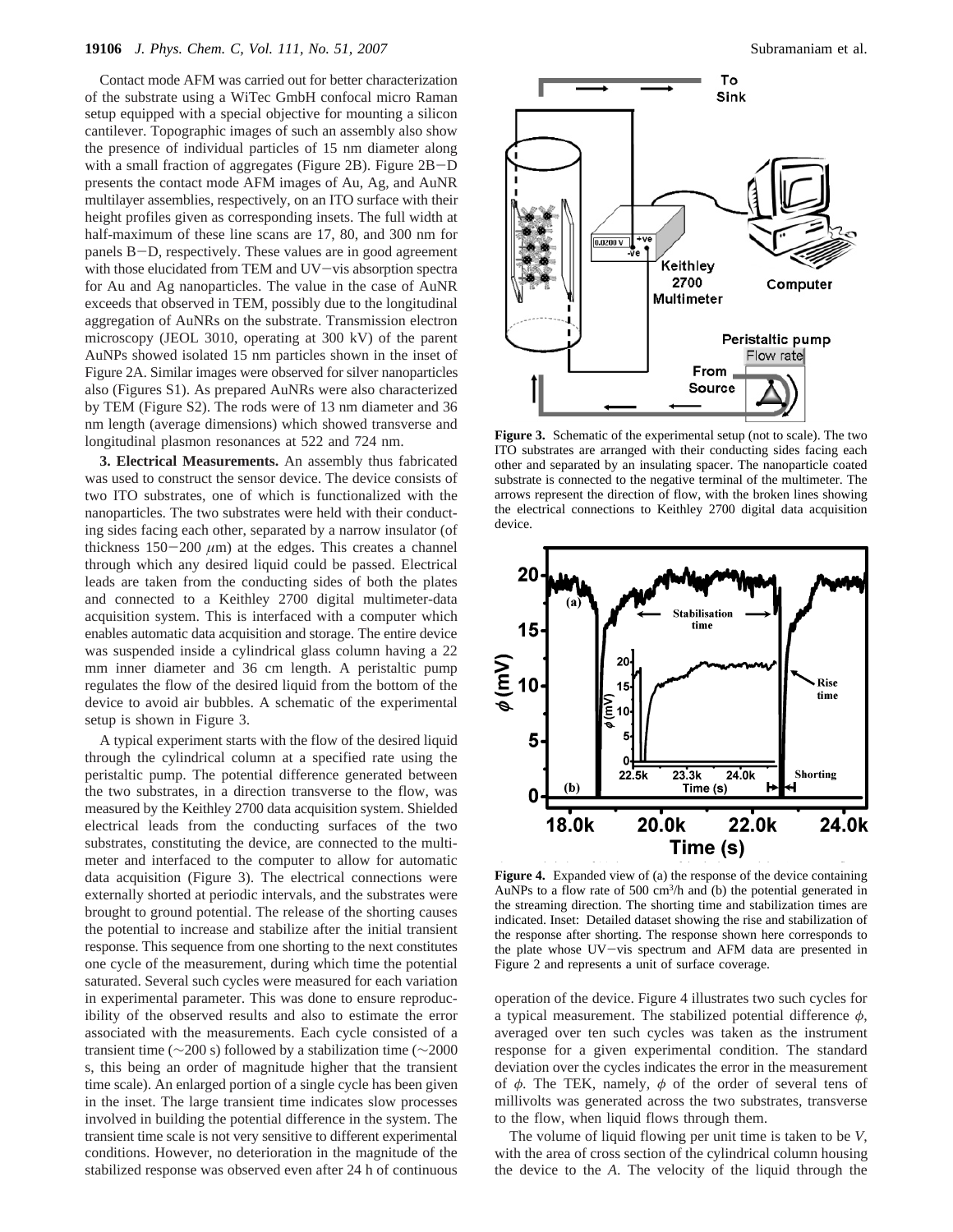cylinder is estimated to be  $u = V/A$ . The Reynolds number, calculated for different values of *u* (varying from 0.01 to 0.05 m/s), ranges from 25 to 125, well below the turbulence limit of 3000. In such a condition, the velocity of the liquid within the device will be proportional to *u*. Error in the flow rate was also estimated separately by measuring the volume of water for a given period of time, repeated five times for every flow rate.

### **III. Experimental Results**

We perform several test experiments to confirm that the TEK is qualitatively different from known electrokinetic effects. Experiments, conducted to measure longitudinal/streaming potential difference across the two ends of the same substrate, show no significant response in the longitudinal direction, unlike normal electrokinetic effect. We illustrate the role of the flowing liquid and the nanomaterial assembly in the observed TEK. When the flow of the liquid was stopped, the potential drops to a small value  $\phi \sim 2-3$  mV. The potential, therefore is due to the flow of the analyte liquid. Any difference in the electrical layer of the two substrates (due to the presence of nanoparticles in one of them) leading to the generation of the potential difference can also be ruled out due to the nonobservance of this without any flow. To further confirm this, a sputter coated Au(111) surface was used instead of the nanoparticle-coated substrate, and the flow was made keeping all other conditions identical. The potential observed in this case was comparable to that obtained without flow. It is also observed that, when the substrate containing the nanoparticles/nanorods was connected to the negative of the Keithley 2700 multimeter, a positive potential difference was registered. The terminals of Keithley were checked and labeled using a commercial dry cell. Thus, it became evident that a charge buildup was occurring on the substrate containing the nanoparticles.

We carried out measurements for a couple of different situations: (A) both the substrates without the nanoparticles and (B) both the substrates containing nanoparticles of similar surface coverage. There was an approximately 2 mV potential difference observed in these cases. Further, the potential difference was not found to vary with changes in the flow rate or other flow parameters. In a separate experiment, an array of silica nanoparticles was fabricated on an ITO substrate. A device made with such a substrate failed to respond to the analyte flow. Thus, all of these control experiments point toward the development of a TEK due to the presence of a metal nanoparticle assembly.

Figure 5 shows a  $\phi$  versus *u* plot with three distinct regions of dependence:<sup>26</sup> (i) A low flow rate regime, from 100 to 250 cm3/h, showing a slow dependence of potential difference on the flow rate, (ii) a mid-flow rate regime, between 250 and 400  $cm<sup>3</sup>/h$  exhibiting a sharper dependence, and (iii) a high flow rate regime, from 400 to 500 cm3/h, showing a saturation of the potential difference. Note that the relative error in the measurements is much less for higher flow rates. Thus, the potential difference as a whole has a sigmoid shape. The previous report does not show three regions distinctly due to limited number of data points in *u*.

We illustrate the sensitivity of  $\phi$  to various experimental parameters such as the dipole moment and the viscosity of the analyte liquid, the ionic concentration in the analyte liquid, and the surface coverage of the nanomaterials on the substrate. The error in potential difference decreases as the flow rate is increased. With the error in the flow rate also following the same pattern, it is safe to conclude that much of the error in the potential difference can be traced back to minor irregularities



Figure 5. Plot of potential difference versus flow rate of the analyte liquid (water). The *φ* dependence on flow rate has been divided into 3 regimes, as discussed in the text.

in the flow rate. Thus, the system has the least error for a flow rate of 500 cm<sup>3</sup>/h, and therefore, this particular flow rate was chosen to study the effect of other parameters on the potential difference generated.

**(A) Dipole Moment,** *µ***, of the Analyte Liquid.** The liquids used for studying the effect of dipole moment are tetrahydrofuran (1.66 D), ethyl acetate (1.78 D), water (1.8 D), acetone (2.88 D), and acetonitrile (3.92 D). These liquids were used as analytes due to the following reasons: (1) The nanoparticle assembly is found to be unreactive and stable to these liquids. (2) These liquids had comparable viscosities, and therefore, its effect on the observed potential difference can be neglected. Figure 6A shows that  $\phi$  falls with increasing dipole moment. However, with nonpolar liquids like toluene and cyclohexane of comparable viscosity, we do not observe a stabilized voltage response after the initial transients.

**(B) Viscosity,** *η***.** Varying volumes of methanol and water, having comparable dipole moments, were mixed to obtain different viscosities ranging from 0.5 (for pure methanol) to 0.9 mPa s (for pure water). The viscosity of the mixture was estimated by the average of the viscosities of the individual components<sup>26</sup> according to the composition. Figure  $6B$  shows corresponding *φ* data. There was a linear increase in the *φ* observed with increasing  $\eta$  in the lower viscosity regime. However,  $\phi$  decreases for  $\eta \ge 0.80$  mPa s. Even higher viscosity ranges were probed using 2-propanol-water mixtures where the components have comparable dipole moments. Here, as shown in the inset of Figure 6B, *φ* drops with increasing *η*.

**(C) Effect of Salt.** For studying the variation of potential difference with ionic concentration, varying concentrations of trisodium citrate in water were used. The choice of the salt was dictated by the stability of the nanoparticle array toward the constituent ions. Figure 6C shows the semilog plot of potential generated as a function of ionic concentration of trisodium citrate. The trend follows a steeply decreasing one, with increasing concentration of ions in the solution.

**(D) Surface Coverage.** Different surface coverages were achieved by increasing the number of alternate exposures to an aqueous dispersion of AuNPs and ethanolic solution of HDT. These substrates were subsequently studied using contact AFM, to estimate the number of nanoparticles present on the surface per unit area. The responses from these substrates, for a flow rate of 500 cm<sup>3</sup>/h of water, are presented in Figure 6D.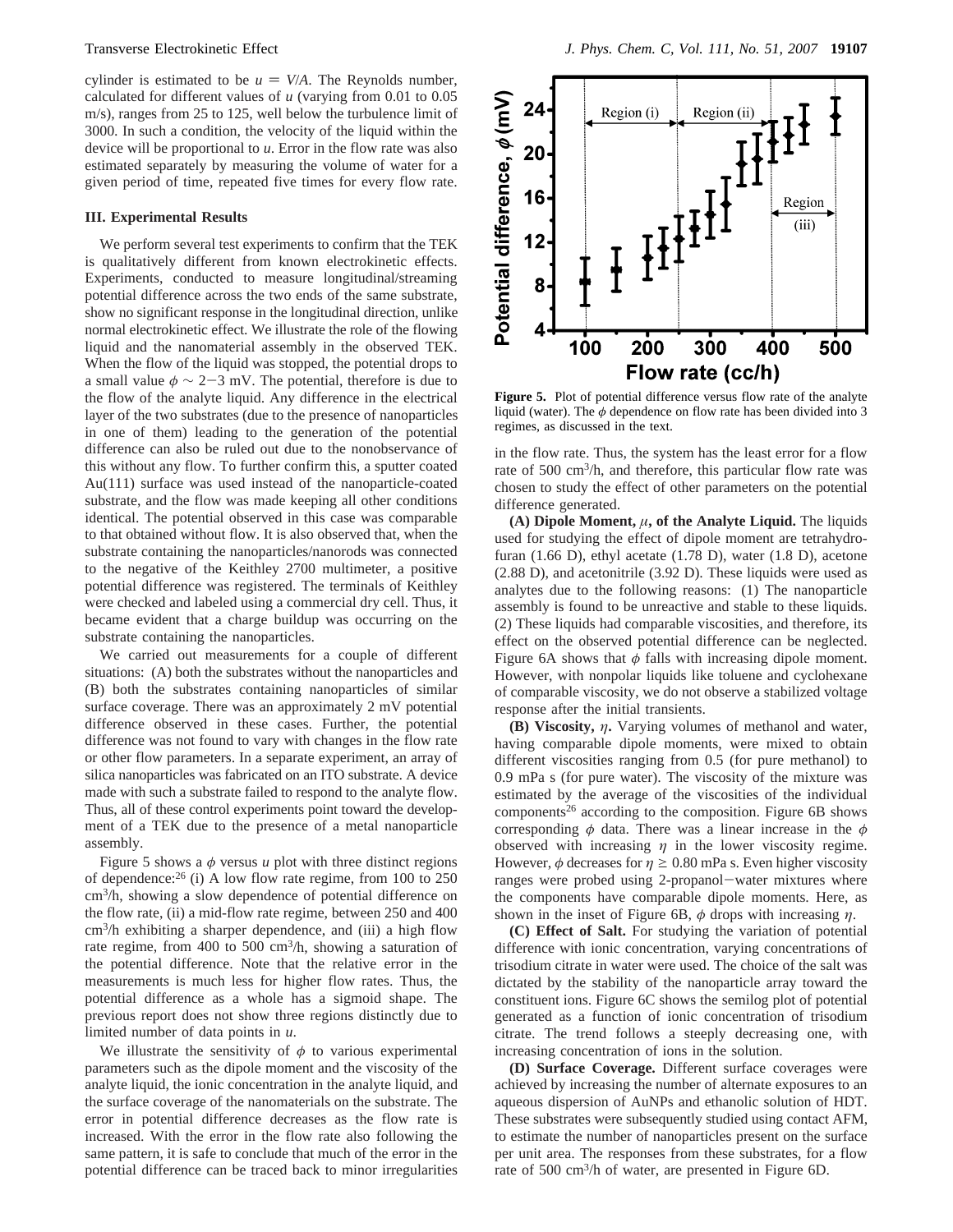

Figure 6. Plot showing the variation of potential difference with (A) dipole moment, (B) viscosity, and (C) ionic concentration of the flowing liquid. The effect of surface coverage of gold nanoparticles on the potential difference generated is shown in panel D. The unit of surface coverage is as given in the caption of Figure 4. Various concentrations of trisodium citrate were used in panel C, whereas viscosities from 0.5 to 0.9 mPa s were achieved by using varying proportions of methanol and water. The inset of panel B shows the trend in the higher viscosity regime, obtained by using 2-propanol and water.

To study whether the phenomenon could be generalized to other metallic nanostructures, AgNPs and AuNRs were immobilized on ITO substrates. The procedure followed for their attachment to the substrate was very similar to that outlined earlier with small variations in exposure times and concentrations. These substrates were then incorporated in the device, and measurements were conducted by varying the flow parameters. The data obtained with AgNPs and AuNRs show flow rate sensitivity of the TEK as in Au nanoparticles (Figure S3). For coverages similar to gold nanoparticle assembly, silver nanoparticles show a higher magnitude of potential difference. The fall in  $\phi$  with decreasing flow rate is sharper for silver nanoparticles than for gold nanoparticles. AuNR systems show high values of *φ* for remarkably low coverages.

Experiments were also done by flowing gases, like nitrogen and hydrogen. Pure gases as well as those saturated with water vapor at room temperature were used as analyte fluids. Flow of carbon dioxide and argon was also tried. The gas flow rate varied from 6000 to 16000 cm<sup>3</sup>/min in each case, with several intermediate flow rates. However, no TEK was observed in any of the cases.

#### **IV. Theoretical Model**

The absence of TEK for nonpolar fluids indicates that the dipoles of the analyte liquids play a vital role in the observation of TEK. We illustrate the role of the flowing dipoles and the nanoparticle in TEK via a simple model introduced in ref 1. The charges on the nanoparticle surface can get sufficient energy to be free due to the Coulomb collisions with the flowing dipoles, leaving the nanoparticle charged. We estimate the density of such ejected charges around the charged nanoparticle. The ejected charges will be subject to the Coulomb attraction



**Figure 7.** Schematic of the theoretical geometry, illustrating the collision and the subsequent ejection of the charge. The gray shaded region around the nanoparticle represents the surface charges. The dotted line indicates the trajectory of the ejected charge, with the relevant forces indicated.

and the streaming velocity as shown schematically in Figure 7. The competition between these two forces will decide the flux of the charges at the surface of the device.

We consider an isolated nanoparticle immobilized on a substrate. Let the charge on the nanoparticle surface be  $-e$  with mass *m*. Since the second plate in the experimental setup is at a gap *L*, much larger than the nanoparticle diameter *d*, we ignore the effect of the second plate. Let us consider a dipole of mass *M* and dipole moment  $\mu$  flowing past the nanoparticle at a distance *b* with velocity *u*. The geometry is shown in Figure 7. The direction of flow of the dipole is taken to be the *ê* axis, and the perpendicular direction is taken to be the *z* axis. The charge on the nanoparticle surface experiences a time dependent Coulomb field due to the flowing dipole. The components of the time dependent electric field are as follows: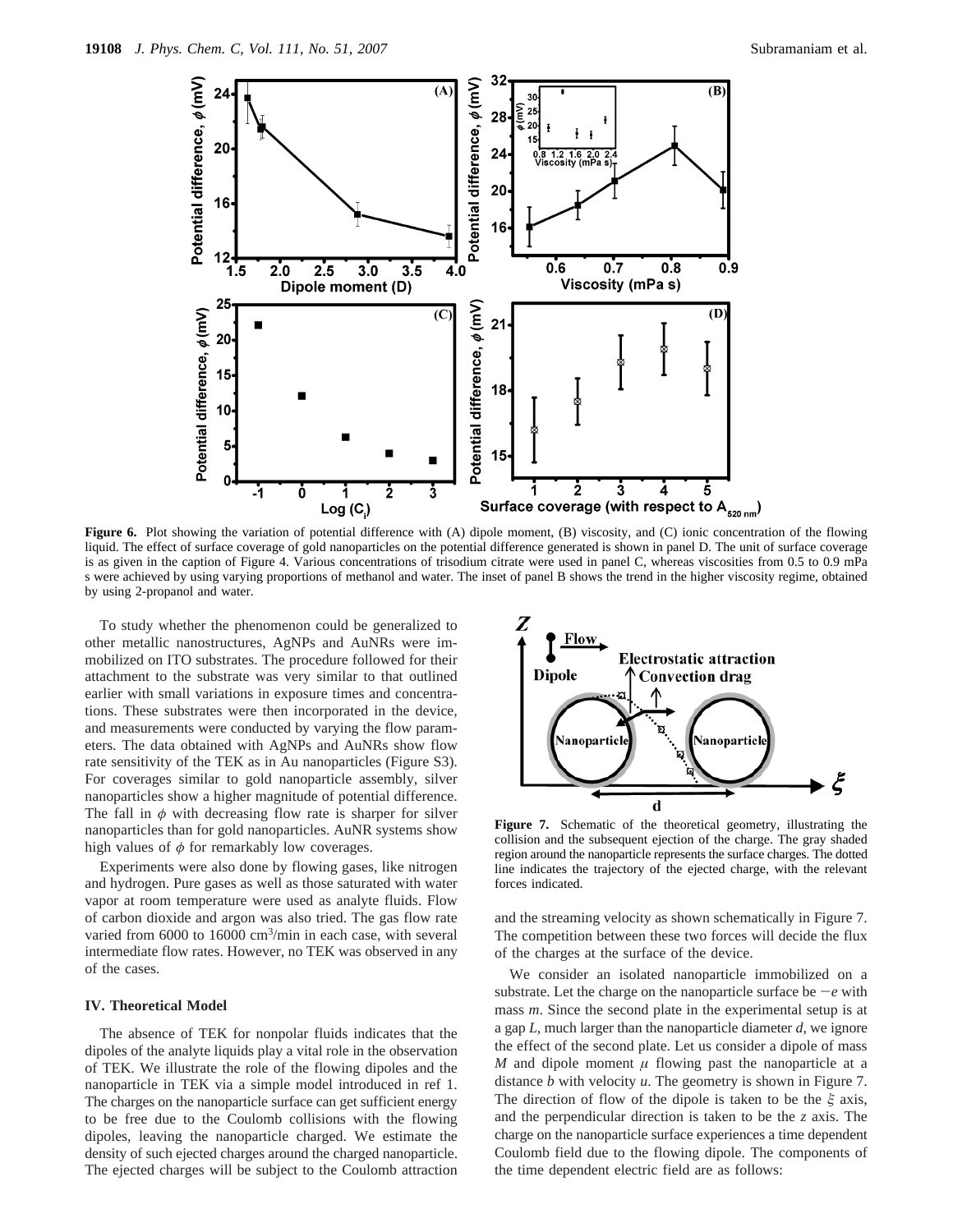$$
E_{\xi} = \frac{qut}{(b^2 + u^2 t^2)^{3/2}}
$$
 (1a)

$$
E_z = \frac{qb}{(b^2 + u^2 t^2)^{3/2}}
$$
 (1b)

for nonrelativistic situations, namely,  $u \ll$  speed of light.<sup>28</sup> The momentum impulse experienced by the charge is given by ∆*P*  $= -f_{-\infty}$  *eE*(*t*) at, where the electric field components are given by eq 1a,b. Upon the integration over time, only the *z*  $= -\int_{-\infty}^{\infty} eE(t) dt$ , where the electric field components are component of the impulse will survive. The energy transferred to the charge is  $\Delta \epsilon(b) = 8\mu^2 e^2/mb^4u^2$ . Note that  $\Delta \epsilon(b) \propto 1/u^2\Delta\epsilon$ -(*b*)  $\propto$  1/*u*<sup>2</sup> which is typical for Coulomb collisions.<sup>29</sup> The total energy transferred to the charge  $\Delta \epsilon$  due to *N*<sub>coll</sub> coherent collisions for dipoles flowing at different distances can be found by integrating over *b* within the ranges *d* and *L*. For  $L \gg d$ ,  $\Delta \epsilon$  $= 8πN<sub>coll</sub>μ<sup>2</sup>e<sup>2</sup>/μ<sup>2</sup>d<sup>2</sup>$ . For an average  $\langle N<sub>coll</sub> \rangle ≈ 1$ , ∆*∈* can be comparable to  $W$  ( $\sim$ 5 eV), the work function of the charge on the nanoparticle surface. This may lead to the ejection of the charge from the nanoparticle surface with an energy  $\Delta \epsilon' = \Delta \epsilon$ - *<sup>W</sup>*. This will leave the nanoparticle positively charged. The orientation of the flowing dipoles will remain largely unchanged due to the additional polarization effect of the charged nanoparticles. In the gas-phase experiments, the orientation of the dipoles are much more random than that in the liquid-phase such that  $\langle N_{\text{coll}} \rangle \ll 1$  which fails to eject the charges, and hence, there is no TEK.

The ejected charges will tend to form a bilayer around the charged nanoparticle. Let us now consider the charge density in the bilayer around the charged nanoparticle that will be generated in such collision processes. Note that the ejection of the charge is possible only when  $\Delta \epsilon' \geq 0$ . However, the charge with very high energy is unlikely to stay in the vicinity of the nanoparticles. This indicates that at a given temperature *T* in the vicinity of the nanoparticle, the charge density  $\propto \theta[\Delta \epsilon']$  $\exp[-\Delta\epsilon'/k_BT]$ ,  $k_B$  being the Boltzmann constant. Here  $\theta[x]$  is a unit step function, namely,  $\theta[x] = 1$  for  $x > 0$  and  $\theta[x] = 0$ for other values of *x.* The charge ejection is proportional to the number of collisions a given dipole will experience over a certain time scale  $\tau$ , estimated  $\tau \sim M u / F_{\text{coul}}$ , where  $F_{\text{coul}}$  is the typical Coulomb force on the dipole due to the substrate having the charged nanoparticles. If the nanoparticles are not too dense on the surface, the number of collisions is given by  $\sigma u\tau$  where  $\sigma$  is the surface coverage of the nanoparticles. However, due to the presence of adjacent nanoparticles which could be charged, some of the ejected charges will undergo recombination with the neighboring nanoparticle. The number of such recombination is given by  $\sigma^2 g(d) u \tau^2$  where  $g(d)$  is the probability that two nanoparticles will be at a separation *d* on the surface.  $g(d) = 1$ , if the nanoparticles are uncorrelated on the surface. Any deviation from unity would imply correlation in the nanoparticle distribution. The net charge density considering the recombination effect is given by

$$
\rho_{\rm c} = \left(\frac{\pi \sigma}{V}(M/F_{\rm coul}d)[1 - \sigma g(d)] \theta[\Delta \epsilon'] \exp[-\Delta \epsilon'/k_{\rm B}T] \tag{2}
$$

*V* being the volume of the system.

The charges in the bilayer around the nanoparticle will undergo distortion due to the streaming motion as shown in the schematic diagram of Figure 7. The voltage developed between the two plates is proportional to the flux of the charges at the surface to which the nanoparticle is anchored. This flux is given by  $J = \rho_c v_s$ , where  $v_s$  is the velocity of the charge at the surface. The potential difference generated between the plates  $\sigma \propto J$ . It is clear from eq 2 that  $\rho_c = 0$  arises in two situations:

(i)  $\rho_c$ , i.e., without any nanoparticle on the surface, and

(ii)  $\sigma = 0$ , i.e., for large surface coverage by the nanoparticles.

Both of these are consistent with the experimental observations. Further, the step function implies that there is a critical dipole moment  $\mu_c \propto u\sigma^{1/2}$  required in order to have a finite *J*. This is qualitatively consistent with the experimental observations that nonpolar fluids do not show any TEK. Note that *J* falls off with increasing *d* which implies that the TEK is unlikely to be strong for large sized nanoparticles. If the surface area exposed to collision with the flowing dipoles is larger, TEK will be more prominent which is consistent with our observations on AuNR systems.

The charged bilayer will undergo distortion due to streaming. Since the saturation time scale in the experiments is quite large, the charge would get solvated in the dipolar medium. We then consider an effective carrier with a net electronic charge which we treat classically. The velocity  $v<sub>s</sub>$  of the solvated charge after ejection has been calculated within the overdamped limit in the same way as in ref 1. The electrostatic interaction  $V_{el}$  of the charged carrier and the charged nanoparticle of net charge *Ze* has been calculated introducing an appropriate electrostatic image28 to take care of the metallic boundary condition on the nanoparticle surface. We ignore the polarization of the medium due to the charged carrier and the charged nanoparticle. Further, we ignore the screening of the electrostatic interaction due to the bilayer. The electrostatic force will compete with the streaming velocity so far as it is not too large, the dominant competing forces being indicated schematically in Figure 7. As in ref 1, we take additional systematic forces on the charged carrier: (1) The force of interaction with the flowing dipole with velocity *u*, given by  $-eE$  with components,  $E_{\xi}^{\prime} = [3n_{\xi}$ - $(n_{\xi}\mu) - \mu$ / $[(z + b)^2 + (\xi + ut)^2]^{3/2}$  and  $E'_z = [3n_z(n_z\mu) - \mu] / [(z + b)^2 + (\xi + ut)^2]^{3/2}$  $(+\ b)^2 + (\xi + ut)^2$ <sup>3/2</sup>, where the unit vector components are  $n_{\xi}$  $= (\xi + ut)/[(z + b)^2 + (\xi + ut)^2]^{3/2}$  and  $n_z = (z + b)/[(z + b)^2]^{3/2}$  $+$  ( $\xi$  + *ut*)<sup>2</sup>]<sup>(3/2)</sup>. (2) A steeply repulsive interaction to ensure that the ejected charge carrier cannot penetrate the core of the nanoparticle after ejection:  $V_{\text{rep}} = V_{\text{rep}}^0 / r^{12}$ ,  $V_{\text{rep}}^0$  being the magnitude of the repulsion at the unit separation Further the magnitude of the repulsion at the unit separation. Further, the large saturation time scale (∼ few minutes) involved in the experiments indicates a strong damping of the motion of the charge carriers in the complicated network of the nanoparticles. The thermally averaged overdamped velocity components will be given by

$$
\frac{\partial}{\partial t}\langle \xi \rangle = -\left\langle \frac{1}{\Gamma} \left[ -eE_{\xi}' + \frac{\partial (V_{\rm el} + V_{\rm rep})}{\partial \xi} \right] \right\rangle + u \qquad (3a)
$$

and

$$
\frac{\partial}{\partial t}\langle z \rangle = -\left\langle \frac{1}{\Gamma} \left[ -eE_z' + \frac{\partial (V_{\rm el} + V_{\rm rep})}{\partial z} \right] \right\rangle \tag{3b}
$$

 $Γ$  is the phenomenological damping coefficient.<sup>28</sup> We expand the force components about the mean and retain only the first term in the expansion as in mean field approximations. The resulting set of equations are solved numerically to obtain with the initial conditions that, at  $\langle \xi \rangle = d^*/2$ ,  $\langle z \rangle = d^*$  at  $t = 0$  and obtain,  $v_s^* = \{ [ (d/dt) \langle \xi \rangle]^2 + [ (d/dt) \langle \xi \rangle]^2 \}^{1/2}$ ,  $d^*$  being the diameter of the nanoparticle diameter of the nanoparticle.

We choose the length unit of  $l = 10^{-7}$  cm, a typical nanoscale, the time unit of s, a typical diffusion time of a molecule in the still analyte liquid and energy unit,  $\gamma = 10^{-6}$ . Figure 8 shows